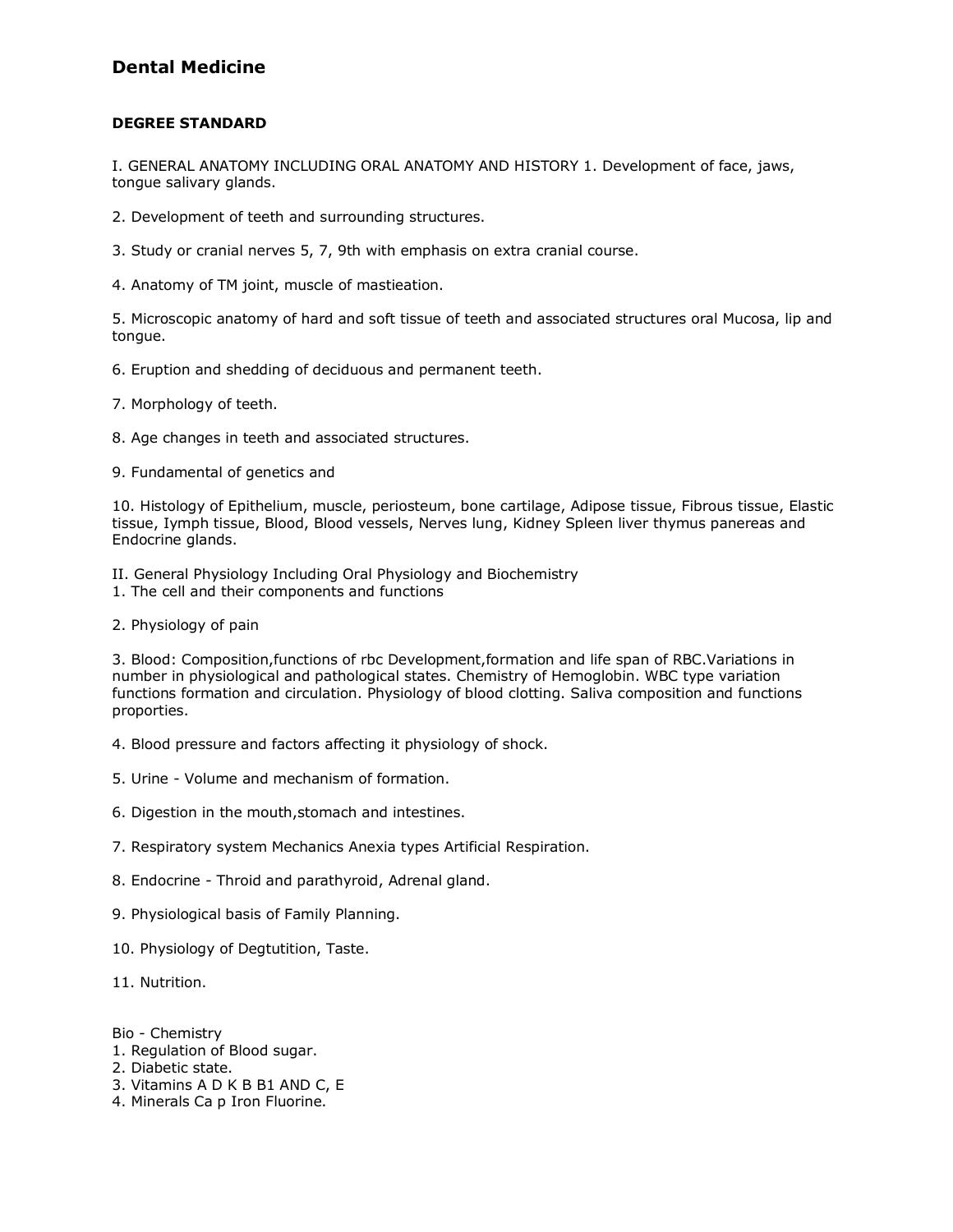## **Dental Medicine**

- 5. Proteins.
- 6. Enzymes.
- III A. General Pathology

Inflammation Acute and Chronic Repair Haemorrhage, shock,embolism,gangrene Pathology of common diseases like tnherclosis. Leprosy, Syphilis and Common Viral infections including AIDS & Heparitis, Epidemic infections Hospital infections. Metabolic disorders: Rickets,Scurvy,Diabetic Melitus. Hyper sensitivity & allergy

III B. General Microbiology

- 1. Disinfection and sterilization
- 2. Normal oral flora
- 3. Humeral and Cellular immunity a Microbiolgy of dental caries
- 4. Microbiology of Periodental disease
- 5. General Properties of fungi.
- 6. Special reference to candida.
- 7. General properties of virus
- 8. Virusus of Mico cutaneous origin.
- 9. Special reference to Herpas.
- IV General Pharmaeology including Dental Materia Medica
- 1. general Pharmaeological Principles.
- 2. Drug reaction.
- 3. General and Local anaesthetics.
- 4. Histamins and antihistamines.
- 5. coagulants and anti coagulants.
- 6. antiseptics astringent obtundents.Dentifrics, Mouth washes and disclosing agents.
- 7. Antibioties.
- V General Medicine
- 1. Definition of diagnesis, Prognosis, History.
- 2. Taking and physical examination of a medical case. Medical emergencies in dental practice.
- 3. Stomattis, glossitis, gastritis Diarrhoe.
- 4. Amoebiasis Ascitos, malabsorption syndromo.
- 5. Jaundice, viral hepatitis, Cirrhosis liver.
- 6. Gangestive heart failure, left Ventricular failure
- 7. Hypertension Lung-Ancess, Pulmonary Empolism, Tuberculosis,
- 8. Respiratory failure.
- 9. Ausemia, Coaculation defects, Bleeding disorders Agranulocyloril.
- 10. Luckomia.
- 11. Metabolic Disorders.
- 12. Allergy-Drug Reactions.